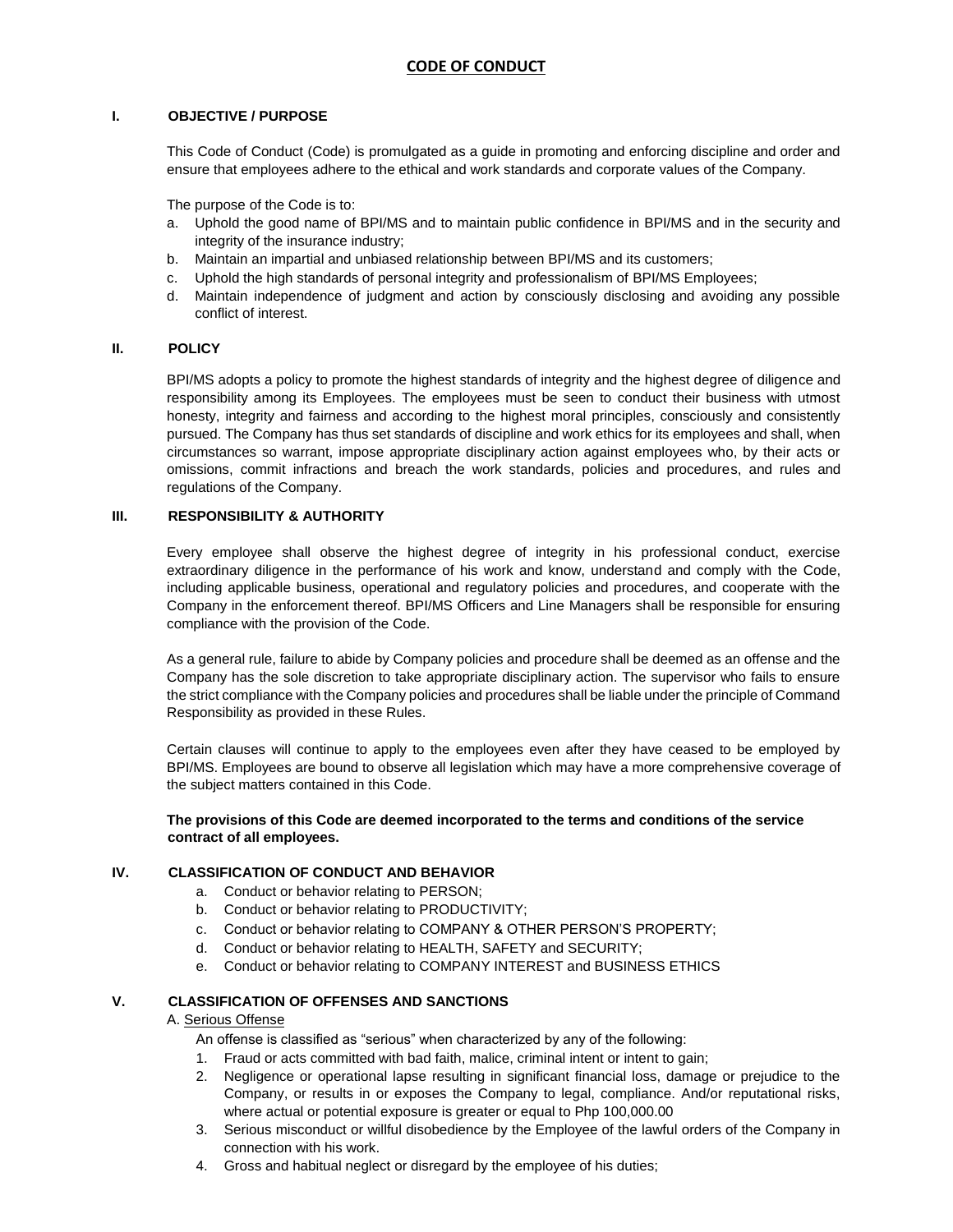- 5. Willful breach of the trust and confidence reposed upon the employees by the Company; and
- 6. Acts that are defined as serious offenses by special policies of the Company, such as but not limited to, Anti-Sexual Harassment Policy and Whistle Blowing Policy.
- 7. Other causes similar or analogous to the above.

# B. Less Serious Offense

- An offense is classified as "less serious" when characterized by any of the following:
- 1. Negligence or operational lapse resulting in financial loss, damage Negligence or operational lapse resulting in significant financial loss, damage or prejudice to the company, or results in or exposes the Company to legal, compliance. And/or reputational risks, where actual or potential exposure is less than Php 100,000.00.
- 2. Misconduct or disobedience by the Employee of the lawful orders of the Company in connection with his work; and
- 3. Other causes similar or analogous to the above.

#### C. Minor Offense

Any other breach of the Code which is not covered by V.A and V B.

Refer to ANNEX A for the LIST OF OFFENSES which are considered Serious, Less Serious or Minor Offenses.

## **VI. PENALTIES AND DISCIPLINARY ACTIONS**

In penalizing an employee, the Company may impose primary disciplinary action alone or concurrently or successively with one or more secondary disciplinary action/s, and/or any other disciplinary action.

#### **A. Primary Disciplinary Actions**

- 1. **Verbal Warning.** Is a verbal reminder and admonition to the erring employee of the infraction or offense of the employee and a warning that the repetition of the same or commission of similar offense in the future would give rise to grave penalties or disciplinary action.
- 2. **Written Reprimand.** Is a formal written notice which contains a summary of the acts and omissions of the employee in violation of the Code and other Company policies, procedures, rules and regulations and a warning to the employee that repetition of the same or commission of a similar offense in the future would give rise to grave penalties or disciplinary action.
- 3. **Suspension.** This disciplinary action refers to the temporary removal of an employee from performing his work or duties and serves as a warning that a repetition of the same or commission of a similar may warrant dismissal. During the period of suspension, the employee shall not receive any salary(ies) or benefit(s) but will continue to be liable for obligations to or paid through the company such as but not limited to payment of SSS Loan, salary loan, car loan, housing loan, etc.
- 4. **Termination.** This refers to the cessation of employee's service with the Company for just or authorized cause. An employee whose employment is terminated shall forfeit all his employment benefits and privileges except those to which he is entitled under the law. A terminated employee shall not be issued a clearance but is entitled to a Certificate of Employment.
- 5. Table below summarizes the disciplinary action/s that corresponds to each class of offense committed:

| Occurrence                  | Penalty                                                                                                              |  |  |  |
|-----------------------------|----------------------------------------------------------------------------------------------------------------------|--|--|--|
| <b>Serious Offense</b>      |                                                                                                                      |  |  |  |
| 1st Offense                 | Suspension or dismissal (depending on the attending circumstances)                                                   |  |  |  |
| 2nd Offense                 | Dismissal                                                                                                            |  |  |  |
| <b>Less Serious Offense</b> |                                                                                                                      |  |  |  |
| 1st Offense                 | Written reprimand to suspension of 3 working days depending on the<br>circumstances                                  |  |  |  |
| 2nd Offense                 | Suspension of 5 working days or dismissal depending on the gravity of the<br>offense and the attending circumstances |  |  |  |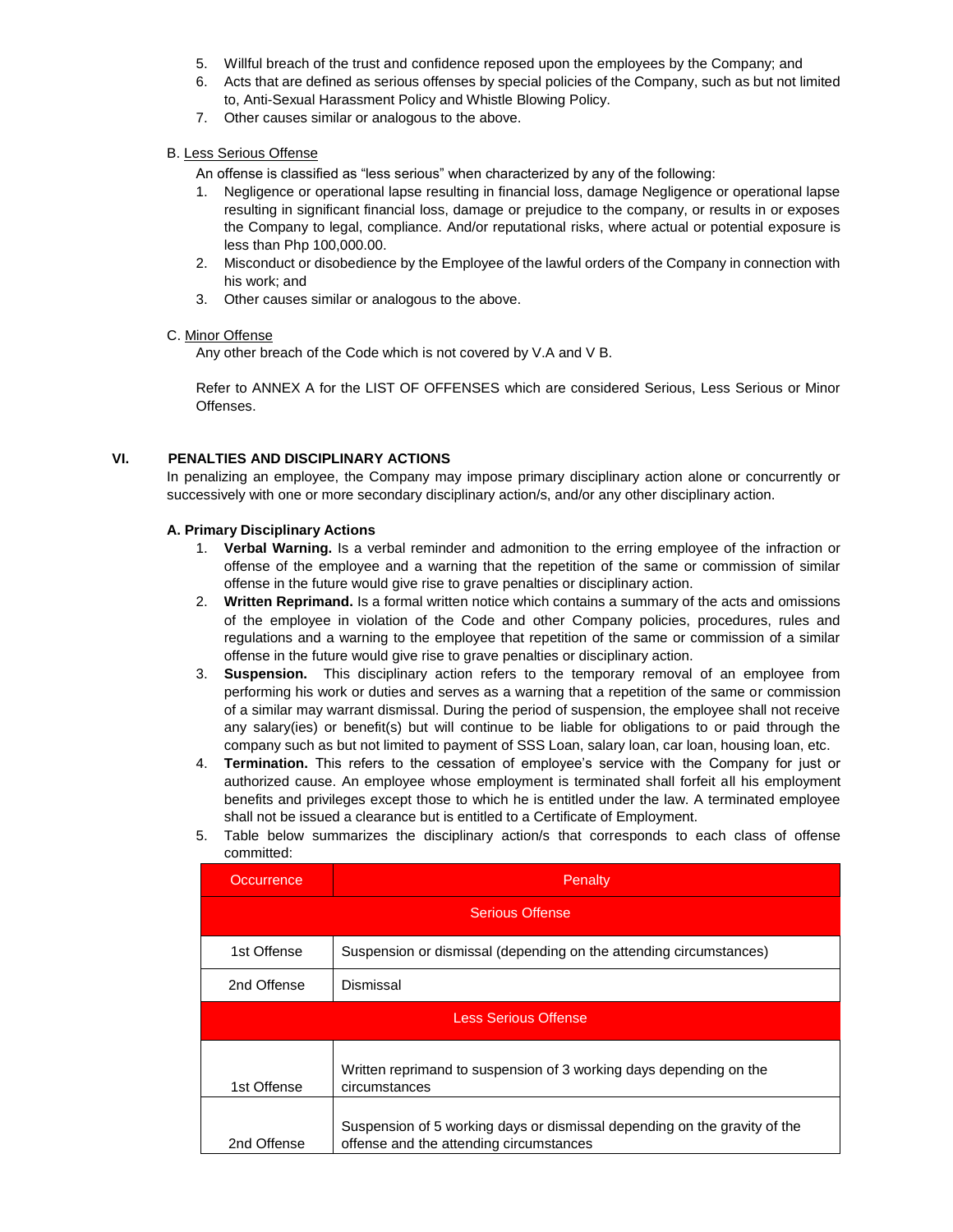| 3rd Offense          | Suspension of 10 working days or dismissal depending on the gravity of the<br>offense and the attending circumstances |  |  |  |
|----------------------|-----------------------------------------------------------------------------------------------------------------------|--|--|--|
| 4th Offense          | Dismissal                                                                                                             |  |  |  |
| <b>Minor Offense</b> |                                                                                                                       |  |  |  |
| 1st Offense          | Verbal reprimand                                                                                                      |  |  |  |
| 2nd Offense          | Written reprimand                                                                                                     |  |  |  |
| 3rd Offense          | Written reprimand to suspension of 3 working days depending on the<br>circumstances                                   |  |  |  |
| 4th Offense          | Suspension of 5 working days or dismissal depending on the attending<br>circumstances                                 |  |  |  |
| 5th Offense          | Suspension of 10 working days or dismissal depending on the attending<br>circumstances                                |  |  |  |
| 6th Offense          | Suspension of 15 working days or dismissal depending on the attending<br>circumstances                                |  |  |  |
| 7th Offense          | Dismissal                                                                                                             |  |  |  |

## **B. Secondary Disciplinary Actions**

- 1. **Disqualification** from Salary Increases or their equivalent.
- 2. **Disqualification** from Promotion for a given period.
- 3. **Forfeiture**. The Company may, at its sole option and discretion, forfeit all other forms of compensation, like program-based monetary and non-monetary incentive schemes and awards.
- 4. **Restitution.** The employee shall be required to repay or give back the equivalent amount of the loss or damage sustained by the Company, its employees, clients or other parties doing business with the Company, as a result of an act or omission of the employee.

## **C. Other Disciplinary Actions**

The Company may adopt such reasonable forms of disciplinary actions as may be deemed appropriate for the offense(s) committed.

### **D. Guidelines in the Application of Penalties**

- 1. Only one (1) penalty shall be imposed for each case. "Each Case" means one (1) administrative charge which may involve one or more charges or counts.
- 2. The Management shall determine the appropriate penalties to be imposed taking into consideration mitigating and aggravating circumstances and all other circumstances. If the responded is found guilty of two or more charges or counts, the penalty imposed should be that corresponding to the most serious charge or count and the rest may be considered as aggravating circumstances.
	- a) Mitigating circumstances are circumstances which may either decrease the nature of the offense committed and the applicable penalty or off-set the aggravating circumstances, if any. Examples of mitigating circumstances are:
		- 1. First Offense
		- 2. Good faith
		- 3. Due diligence and no intention to commit so grave a wrong.
		- 4. Sufficient Provocation, threat, coercion, Inducement from the other part
		- 5. Voluntary admission.
		- 6. Such other circumstances which, in the judgment of Management, will justify the imposition of a lesser or minimum penalty.

Lack of knowledge of Policies/ Rules/ Regulations is not considered as a mitigating circumstance.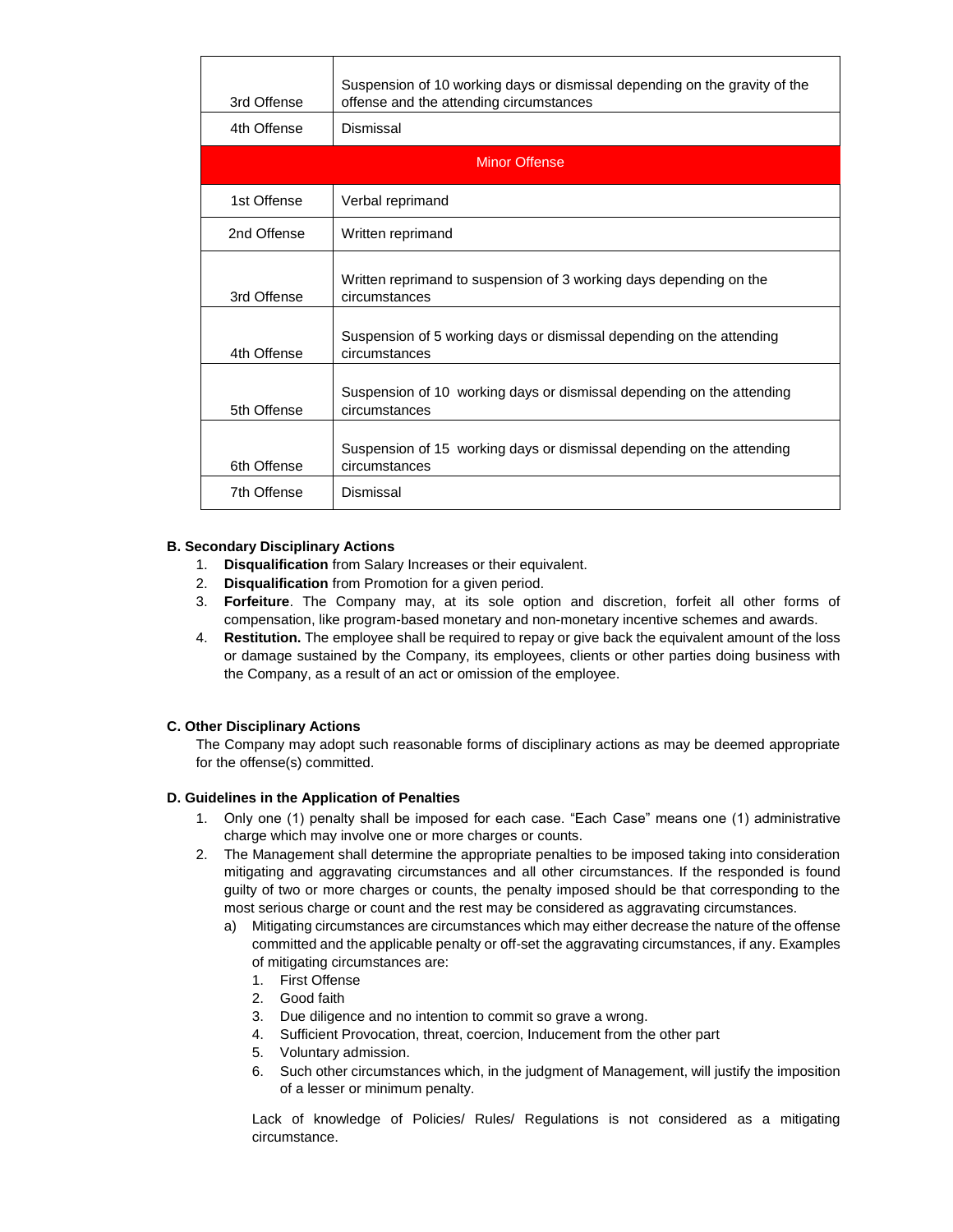- b) The following are aggravating circumstances which merit the imposition of the maximum period of the penalty or increase the offense from a lower classification to a higher classification depending on the circumstances appertaining.
	- 1. Frequency
	- 2. Deceit or Fraud
	- 3. Abuse of confidence or authority
	- 4. Evident Premeditation
	- 5. Malice or criminal intent
	- 6. Disregard for authority
	- 7. Such other circumstances which, in the judgment of Management, will justify the imposition of a graver or the maximum penalty provided in the Code.
- 3. Repetition of Infractions subsequent or repeated commission of an infraction / offense by an employee who was previously meted administrative sanction for another infraction of the same nature immediately preceding twelve (12) months period shall aggravate the infraction and increase the corresponding sanction of the second or subsequent infraction to the next higher sanction or penalty.

After more than one year from the finality of the decision on any administrative case, the previous infraction may not aggravate any subsequent infraction unless the infractions committed arise from the moral attributes of the employee and manifest a pattern behavior inconsistent with the Code of Conduct.

- 4. Administrative Proceedings Not a Bar Implementation of administrative sanctions on the staff concerned shall be without prejudice to the filing of civil or criminal charges in accordance with the pertinent laws for the same infraction.
- 5. Pecuniary Liability Every officer or staff liable for an offense is also pecuniary liable. Pecuniary liability includes restitution/indemnity
- 6. Measures not considered Penalties The following shall not be considered as penalties:
	- a) Preventive suspension from employment or office for a period not exceeding thirty (30) days during the administrative investigation.
	- b) Transfer to another office or position prior or during the investigation proceedings.
	- c) Withholding of the payment of salaries, bonuses, emoluments, and other fringe benefit during the period of suspension and/ or pendency of investigation.

### **VII. PROCEDURE ON ADMINISTRATIVE INVESTIGATION**

The Company shall observe procedural due process at all times. The employee must be informed of the charges against him, given the opportunity to be heard and informed of the penalties or sanctions imposed or to be imposed to him.

Any employee who commits any of the offenses defined in this Code or who does any act not explicitly defined herein as an offense but which is clearly prejudicial to the welfare/interest of the Company shall be reported to his immediate supervisor. The Company may, if circumstances warrant, also act on complaints from third parties, including but not limited to Company clients and service providers. These complaints from third parties shall be treated as incident reports and shall undergo the same procedure for administrative proceedings. The concerned Unit shall, when circumstances so warrant, reply to the third parties raising or submitting the complaint.

In all cases, the erring employee's line manager shall consult with HR and assess whether or not the incident report or complaints calls for disciplinary action of the Employee/s and/or administrative investigation and proceedings.

The Incident report should contain the following information:

- a. The specific acts or omissions of the employee and the date/s thereof;
- b. The nature of work or function of the employee;
- c. Clients or service providers affected, if any;
- d. Damage to the Company, its business and operations and its officers and employees, if any; e. Financial loss, if any; and
- f. Other relevant circumstances.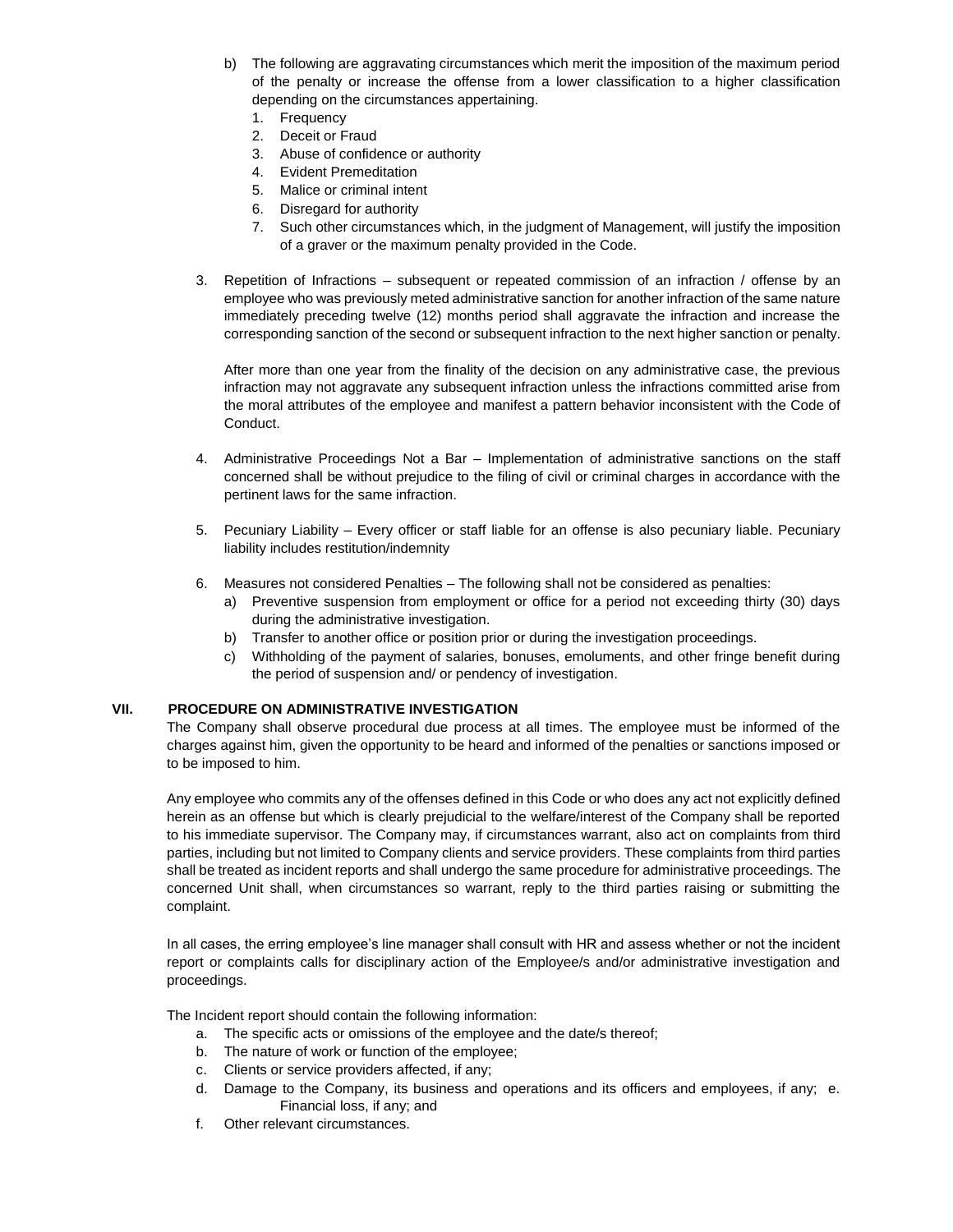#### A**. Administrative Investigation**

- 1) In all instances, the Line Manager should upon discovery, immediately conduct its own investigation with regards to any incident report affecting their area and submit the results of its investigation to HR. If the case involves fraud or breach of internal control, the Line shall copy HR of the results of the investigation.
- 2) The Line Manager shall prepare a preliminary investigation report that includes, but is not limited to the following:
	- 1. Narration of the facts and circumstances regarding the fraud/anomalous transactions;
	- 2. The acts, omission and violations of the employee/s of the internal control procedures and other Company policies and procedures;
	- 3. Potential damage to the Company, its business and operations, its officers and employees;
	- 4. Company clients, service providers or business partners affected by the acts and omissions of the employee;
	- 5. Potential financial losses of the Company
	- 6. The person/s involved other than the employee/s 7. Any action/s taken by the unit/s concerned; and
	- 8. Supporting documents.
	- 9. If there is a need to place the employee under preventive suspension, a statement to that effect with the justification why the employee should be placed on preventive suspension.

## B**. Procedural Due Process**

- 1) If an employee is reported to have committed an offense or found, through audit or other forms of examination, to have committed an offense under this Code or other company policy/ies, the Line Manager shall immediately conduct an investigation or fact-finding inquiry.
- 2) Based on the initial investigation or fact-finding inquiry, the Line Manager shall then ascertain the classification of the offense committed.
	- a. If it is a Minor or Less Serious Offense, the Line Manager in coordination with HR, shall observe the following procedure:
		- i. Issue a Show Cause Memo by personal delivery or through registered mail and shall require the responded to answer the same in writing within 5 calendar days.
		- ii. Assess the violations, the employee's explanation and the circumstances attendant to the case and decide on the applicable penalties;
		- iii. Submit the copy of the Show Cause memo, the Reply and the investigation report for review and approval of HR Manager / HR Head. iv. HR Manager in consultation with Legal and Compliance shall review the facts of the case and the recommendation of the Line Manager to ensure consistency and appropriateness of the disciplinary action. If necessary, HR may call for a separate or further investigation to substantiate the facts of the case.
		- v. HR to forward the decision to the Line Manager for implementation.
		- vi. Upon receipt of the decision, Line Manager shall issue the Sanction Notice / Notice of Decision.

All written communication to be served on an employee under investigation shall be cleared beforehand with Human Resources and when necessary, with Legal and Compliance.

- b. If an employee has committed Serious Offense, the Line Manager shall, after conduction a fact-finding inquiry, prepare and submit to HR an incident report on the acts committed including previous commission of similar offense and the sanctions imposed earlier. HR shall then
	- i. Issue a Show Cause Memo through the employee's Line Manager by personal delivery or through registered mail and shall require the responded to answer the same in writing within 5 calendar days; If the respondent fails to submit an answer within the prescribed period, the case may be decided based on the available documents / evidence on record.
	- ii. The respondent may be placed under Preventive Suspension pending formal hearing or investigation if his continued employment poses a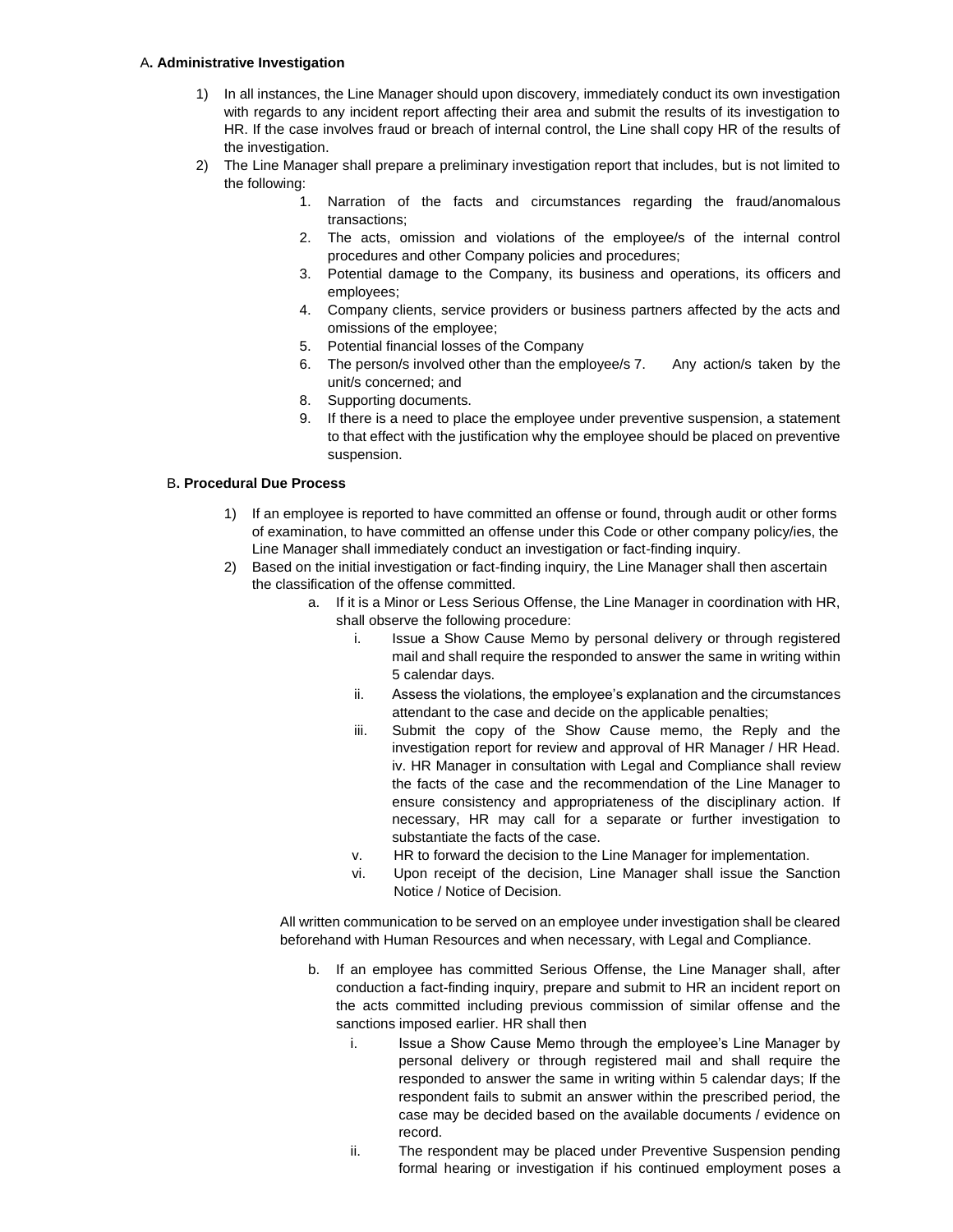serious and imminent threat to the life or property of the Company. The Order of Preventive Suspension may be served on the respondent simultaneously with the service of the specification of charges.

- iii. A hearing shall be conducted when, from the allegations of the complaint and respondent's answer, including supporting documents, the merits of the case cannot be decided judiciously without conduction such hearing, or if the respondent through his written reply requested for a hearing. In which case, HR may call for a formal hearing of the case.
- iv. If the respondent has a position / rank of Senior Manager or above, the hearing shall be conducted by the Committee of Peers composed of the President or his appointed representative, the HR Head and 2 Officers of the Company to be designated by the President / HR Head, provided that the members of such Committee shall in all cases be equal to or higher in position / rank than the respondent with the highest position/rank in the Committee to act as Chairman.
- v. If the respondent of the case has a position / rank lower than a Manager or a rank-and- file employee, the hearing shall be conducted by the Peer Committee composed of the HR Head and 2 Officers of the Company provided that the members of such Committee shall in all cases be equal to or higher in position / rank than the respondent with the highest position/rank in the Committee to act as Chairman.
- vi. Assess the violations, the employee's explanation and the circumstances attendant to the case and deliberate on the applicable penalties'
- vii. Issue the Notice of Decision / Resolution upon finding or conclusion that the employee violated the Code and whose acts or omissions, among others, warrant the penalty of termination.
- viii. If the employee has a position / rank of Senior Manager or above, the decision shall be prepared by HR and issued by the Division/Department Head under the signature of the President or his duly authorized representative.
- ix. If the employee has a position / rank lower than a Manager or a rankand file employee, the decision shall be prepared and issued by the HR Head under the signature of its Division/Department.
- x. The Matrix below summarizes the Authorized signatory and Committee members based in the rank of the respondent:

| Rank / Position of the<br><b>Respondent</b> | Committee of Peers (Investigation<br>Committee)                                                                                                         | Authorized Signatory of Notice of<br>Decision / Resolution |
|---------------------------------------------|---------------------------------------------------------------------------------------------------------------------------------------------------------|------------------------------------------------------------|
| Staff to Manager                            | Division/Department Head, HR<br>Head and 2 Officers of the<br>company whose position/rank is<br>equal or higher than the<br>respondent                  | Division/Department and HR<br>Head                         |
| Senior Manager and up                       | President or his appointed<br>representative, HR Head and 2<br>officers of the company whose<br>position/rank is equal or higher<br>than the respondent | President, Division/Department<br>and HR Head              |

## **C. Preventive Suspension**

- 1. Under Section 8 Rule XXIII of the Implementing Rules of the Labor Code, an employee may be placed under the preventive suspension if his continued employment poses a serious and imminent threat to the life or property of the employer or his co-workers.
- 2. The order of preventive suspension shall be issued by HR under the signature of the employee's Division/Department Head or his duly authorized representative during his absence, if the respondent has a position / rank lower than the Manager or a rank-andfile employee and under the signature of the President or his duly authorized representative, if the employee has a position / rank of Senior Manager and above.
- 3. The maximum period for preventive suspension without pay is thirty (30) calendar days. Thereafter, the employee shall be reinstated to his former position, or reassigned to other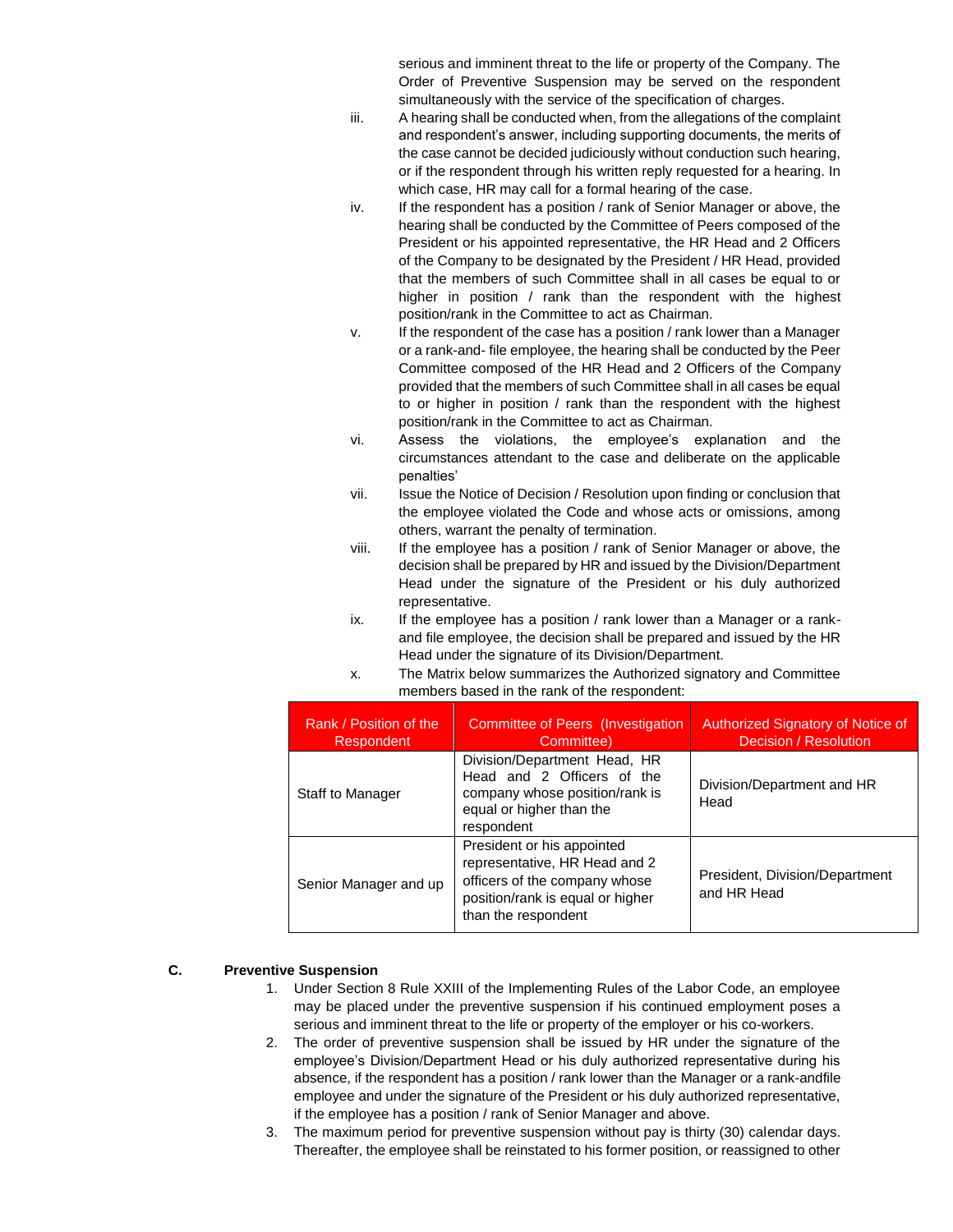units of the company, or continued to be placed under (extended) preventive suspension, in which case however, the employee shall be paid the salaries due to him.

4. Should at the end of the investigation, an employee placed on preventive suspension without pay be fully vindicated from the administrative charges imputed to him, he shall be paid in salary equivalent to the days he was placed on preventive suspension.

### **VIII. OTHER MATTERS A. Resignation**

- 1. The Line Manager receiving the resignation of an employee who tenders his resignation while he is under investigation shall acknowledge receipt of the resignation letter and shall advise the employee:
	- a. That there is an administrative investigation going on and that the Company will proceed to conduct the administrative proceedings, investigation and/or hearing/s to determine among other, the employee's accountability
	- b. Of the 30-day notice requirement for resignations
	- c. That the company may serve a Show cause memo to the employee
	- d. Despite the resignation, the Company's action on the resignation will depend or be based on the outcome of the investigation. The Line Manager shall also note in the resignation letter that acceptance thereof is dependent on the outcome of the investigation.
- 2. If the employee's resignation has been accepted prior to the discovery of an offense or infraction but clearance has not been issued. The resigned employee shall be informed of the discovery and advices that issuance of clearance shall be dependent on the outcome of the investigation conducted on the discovered infraction or offense. The employee shall be required to submit a written explanation on the infraction or offense and it would be to the best interest of the former employee to coordinate with the investigation. If clearance has been issued but the liability of the resigned employee for any financial loss or any damage incurred by the company is established, demand for the payment or restitution thereof shall be made.

#### **2. Request for Appeals or Reconsideration**

The employee sanctioned may within five (5) working days from receipt of the decision, ask for a reconsideration of the said decision. If the decision is rendered by the Line Manager, then the employee may submit his written appeal to the Division/Department Head. If the decision is rendered by the Committee, then the employee may submit his written appeal to the CEO. If there is no action from the Division/Department Head or CEO within ten (10) calendar days from receipt of the appeal or reconsideration, then the decision of the Line Manager or Committee shall be deemed final and executory.

### **3. Record of Administrative Cases**

HR shall be the repository of all the records relative to all administrative proceedings. Including those of the Line functions. There records include but are not limited to investigation and incident reports, documentary evidence, show cause memo, replies of the employees, minutes of the administrative hearings, notices of decisions, and the like.

Records of administrative cases are confidential in nature. Any information as to the charges or accusation or facts adduced may not be released and such records may not be available, except to the proper authorities or upon written request to the interested parties and only after approval of the President. No decision shall be publicized except with the express permission of the President.

#### **4. Appointment of Special Committee**

The President may appoint Special Committees to perform assigned tasks, such as but not limited to special investigations and/or administrative hearings.

#### **5. Civil and/or Criminal Liability of the Employee**

The company reserves the right to initiate civil and/or criminal charges against the employee, as circumstances may warrant.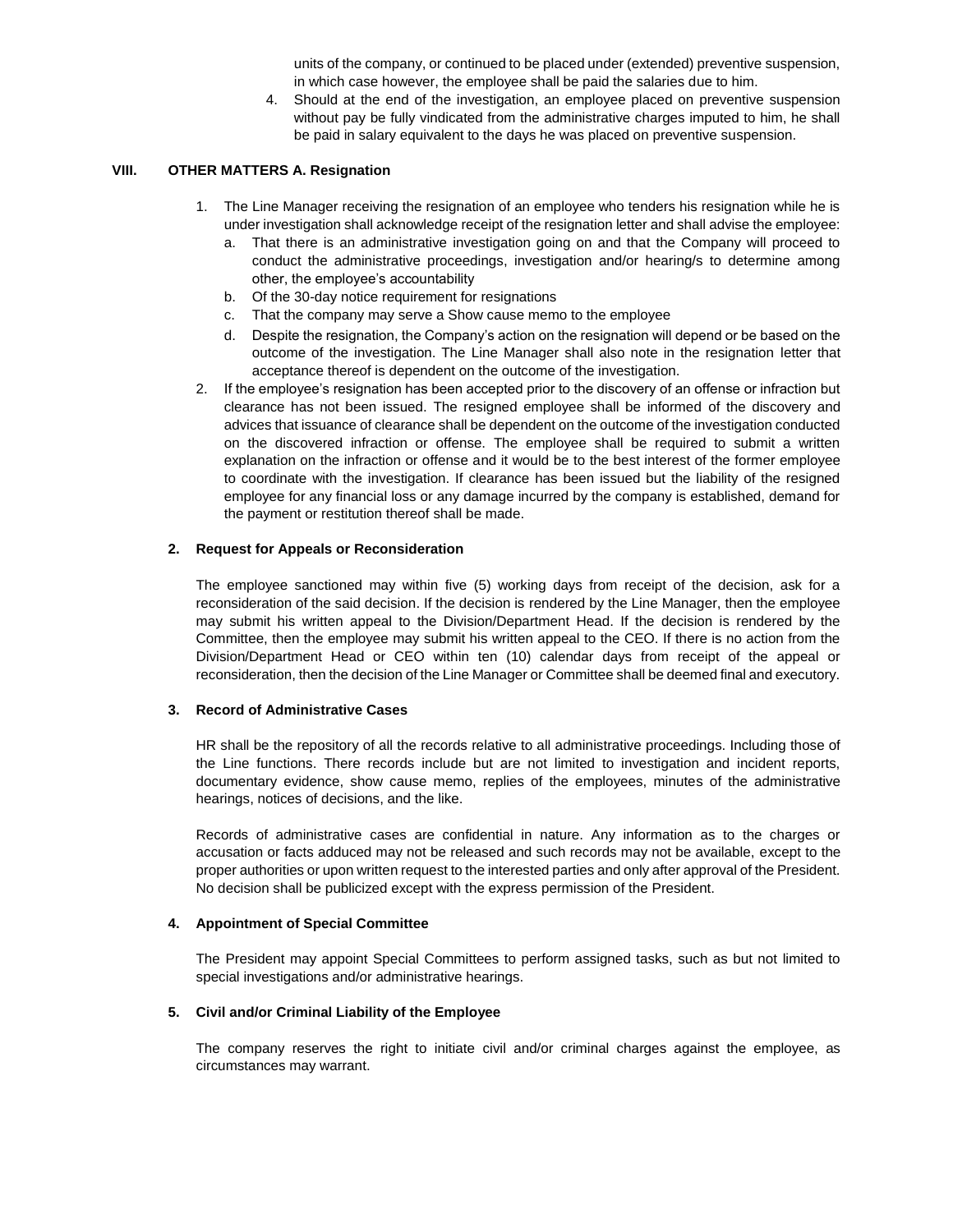### **IX. EFFECTIVITY**

This Code of Conduct shall take effect upon approval of the \_\_\_\_\_\_\_\_\_\_\_\_ and supersedes any and all of the Company's previous codes of conduct. All other rules and regulations inconsistent with this Code are hereby superseded. All existing policies and rules consistent herewith shall supplement this Code.

### **ACKNOWLEDGEMENT RECEIPT**

It is important that all employees have read and understood the policies and guidelines in the "Code of Conduct"

Please read the COD carefully and fill out the perforated form and return to Human Resource Department. This shall serve as acknowledgement that you have received and fully understood the contents thereof. Should you have questions, please do not hesitate to discuss with your Line Manager /Department Head / Division Head / HR.

Human Resource

-----------------------------------------------------------------------------------------------------------------------------------------

I hereby acknowledge that I have received, read and fully understood the policies and guidelines in the "Code of Conduct", and agree to comply with all its provisions.

I understand that should I violate any provisions of this policy, I will be subject to disciplinary action in accordance with the penalties and processes there in.

I further acknowledge the prerogative of Management to discipline employees in accordance with the due process requirements of the Labor Code of the Philippines.

Conforme: (Please print and sign. Kindly submit this to HR)

| Name       | ٠<br>٠ |  |
|------------|--------|--|
| Signature  | ٠<br>٠ |  |
| Position:  |        |  |
| Department | ٠<br>٠ |  |
| Date       | ٠<br>٠ |  |

#### **Annex A**

This list of Offenses is not exclusive and it does not preclude the Company from imposing penalties for acts or omissions committed by its employees not enumerated herein but which may affect the Company's operation or be inimical to the Company's interests. BPI/MS reserves its right to impose a more severe penalty than those prescribed herein depending on the circumstances of each case and the adverse effect of the offenses committed on the company's operation.

#### **MINOR OFFENSES**

#### PART I. CONDUCT OR BEHAVIOR RELATING TO PERSON

1. Failure to serve the immediate supervisor notice of absence within the first two (2) hours of employee's scheduled work day/shift.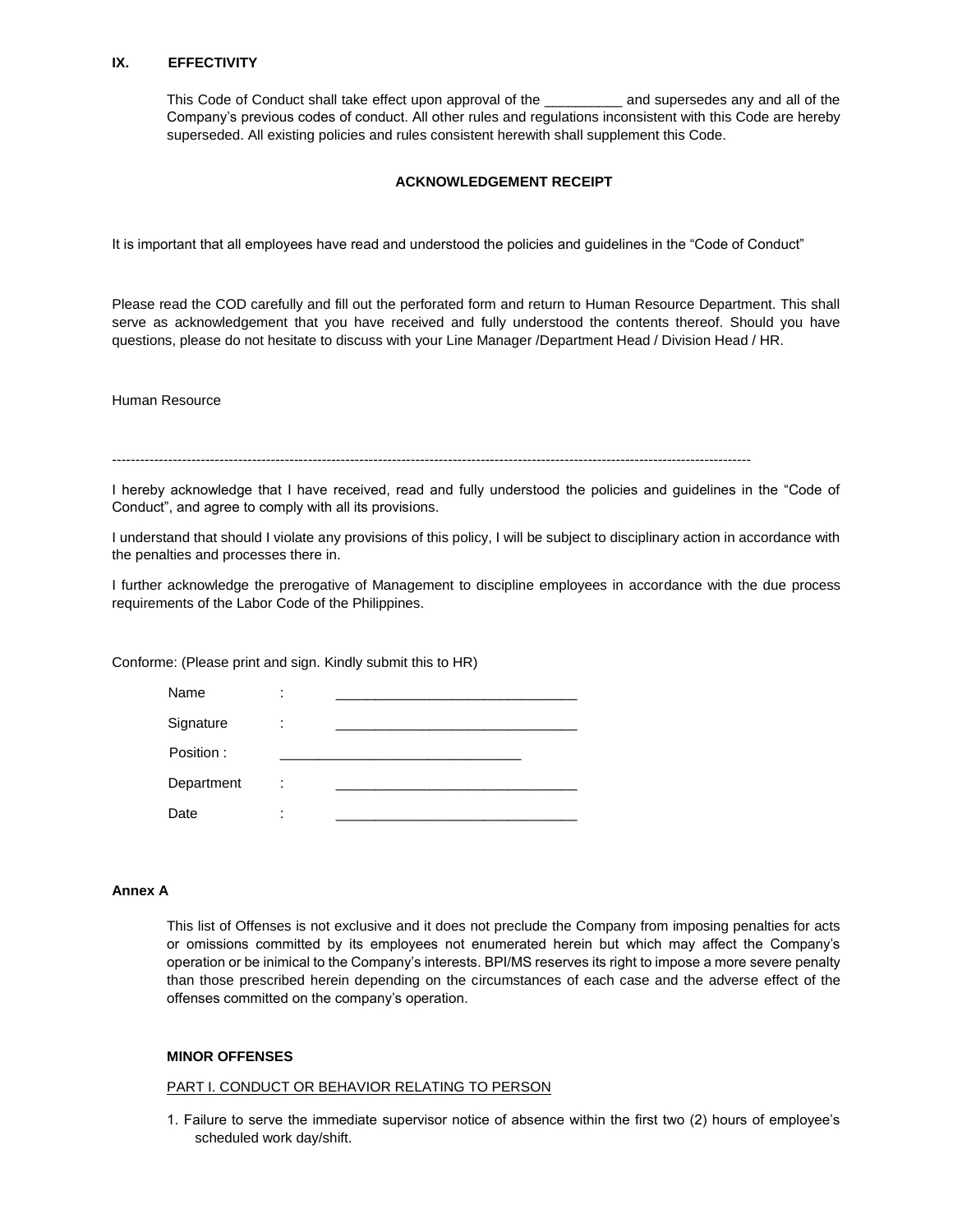## PART II: CONDUCT OR BEHAVIOR RELATING TO PRODUCTIVITY

- 1. Habitual Tardiness. When an employee incurs five or more unexcused tardiness in a month; or when an employee incurs less than five unexcused tardiness in a month but aggregates 10 or more tardiness within a period of three months.
- 2. Attending to personal matters at excessive periods during working hours, exceeding break periods, playing parlor games, collecting debts, soliciting contribution or bets, and the like.
- 3. Peddling of or soliciting orders for any merchandise within the Company's premises.
- 4. Absence from working place during working hours including loitering or wandering about.
- 5. Using the company telephone and other electronic facilities for prolonged periods of time for personal reasons before, during and after office hours.

# PART III: CONDUCT OR BEHAVIOR RELATING TO COMPANY AND OTHER PERSON'S PROPERTY

1. Bringing to the premises of the company friend, relatives, or other people with no official business with the Company.

## PART IV: CONDUCT OR BEHAVIOR RELATING TO HEALTH, SAFETY AND SECURITY

- 1. Refusal to receive treatment / medication prescribed by or to follow appropriate care or advice from the company physician or health care entity for an illness or disease which is inimical to the best interest of the employee, his co-employees or operations of the company.
- 2. Entering company premises during off-hours without the necessary authorization or permission.
- 3. Engaging in horseplay or malicious mischief, running, scuffing or throwing things within Company premises.
- 4. Failure to observe personal cleanliness both in clothing or in person
- 5. Poor housekeeping and Littering inside the Company premised and other unsanitary practices like spitting, etc.

## PART V: CONDUCT OR BEHAVIOR RELATING TO BUSINESS ETHICS AND COMPANY INTEREST

- 1. Violation of the Company's policy/ies or office order (s) or guidelines on hours of work or break period or attendance monitoring.
- 2. Failure to wear the company ID and the prescribed uniform or proper attire.
- 3. Failure to readily and promptly respond to customers' inquiries.

## **LESS SERIOUS OFFENSES**

# PART I: CONDUCT OR BEHAVIOR RELATING TO PERSON

- 1. Acts of discourtesy towards company visitors or clients, officers, fellow employees and/or regulators which are brought to the attention of management either in person, by phone or in writing.
- 2. Acts of threat, intimidation, coercion, harassment, or using profane language on co-employees orally or in writing.
- 3. Quarrelling with co-employees, exchanging strong and violent words, or challenging to fights.
- 4. Committing acts of threats, intimidation, coercion, harassment, etc. on the superior or officer.
- 5. Disrespectful, discourteous, insulting, unbecoming, slanderous / libelous language towards superior or officer.

## PART II: CONDUCT OR BEHAVIOR RELATING TO PRODUCTIVITY

- 1. Absence without Leave (AWOL)
- 2. Improper use of Leave Credit (leave without notification, unexcused leave with notification but disapproved, excessive absences without pay, excessive absences without pay, with notification but disapproved)
- 3. Malingering or calling in sick or pretending to be sick.
- 4. Leaving work assignments and/or company premises during working hours without prior permission from the Department Head or Supervisor.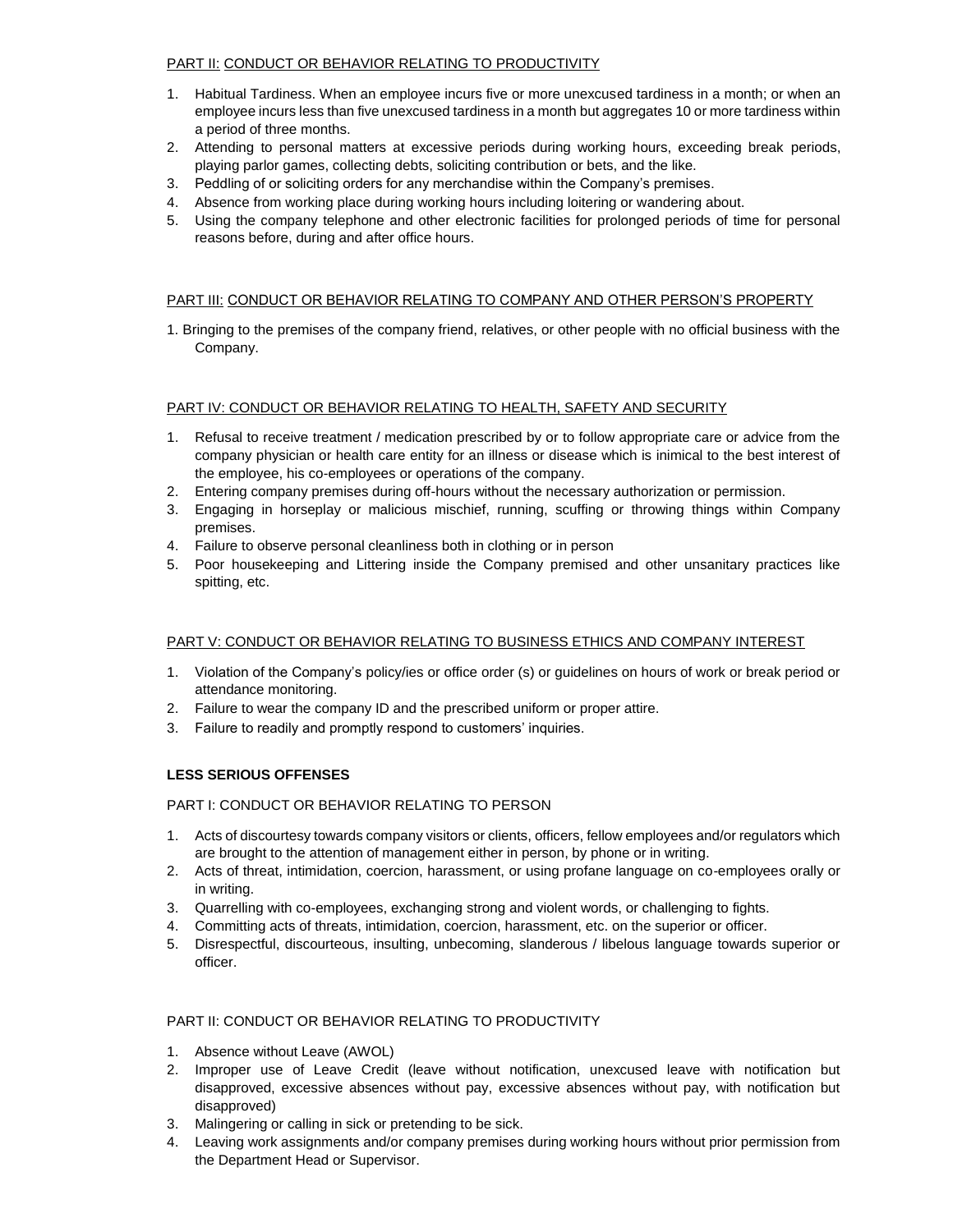- 5. Delay and inadvertence in the performance of assigned tasks without loss to the Company or exposure to risk of loss.
- 6. Failure to comply with reportorial requirements of the Company with government agencies involving payment of penalty not exceeding Php 5,000.00.

# PART III: CONDUCT OR BEHAVIOR RELATING TO COMPANY AND OTHER PERSON'S PROPERTY

- 1. Using company vehicle for a purpose other than that for which it is intended or assigned authorization. This covers the use of the vehicle at any time of day. Any damage or injury caused to the Company property or to any employee or any third party by reason of such use for a purpose which is not in line with the business of the company shall not bind the Company and any costs incurred shall be for the account of the erring employee.
- 2. Driving company vehicles under the influence of liquor or other prohibited substances.
- 3. Removing or relocating documents or records of the customers from one division or department to another without proper authorization.

## PART IV: CONDUCT OR BEHAVIOR RELATING TO HEALTH, SAFETY AND SECURITY

- 1. Entering restricted areas without permission or authority.
- 2. Tampering with, taking down, or removal from location fire extinguishers or any firefighting equipment or sounding false fire alarm.
- 3. Physically obstructing or preventing any officer or employee from performing his official duties and responsibilities.
- 4. Knowingly failing to report the fact of being afflicted with a contagious disease.

# PART V: CONDUCT OR BEHAVIOR RELATING TO BUSINESS ETHICS AND COMPANY INTEREST

- 1. Violating a circular, regulation, memorandum or executive order resulting in loss or damage to the Company but without dishonest or fraudulent intent.
- 2. Accepting gifts, costly entertainment or any form of benefit under a will or trust from customers, except for the following: a) token gifts of no commercial value given during festive seasons; b) normal business entertainment; and c) personal benefit arising from kinship/marriage.
- 3. Being in a state of pecuniary embarrassment or the state of one's indebtedness.
- 4. Showing or exhibiting pornographic materials, pictures or literature during office hours and within Company premises and/or using company-issued equipment or gadget.

## **SERIOUS OFFENSES**

### PART I: CONDUCT OR BEHAVIOR RELATING TO PERSON

- 1. Insubordination or disobedience to lawful orders / instructions of an officer or superior.
- 2. Refusal to follow instructions regarding transfer or reassignment. Imposition of penalty does not excuse the employee from complying with the order of transfer or reassignment.
- 3. Disrespectful, discourteous, insulting, unbecoming language or behavior towards clients or customers.
- 4. Making or spreading malicious, derogatory or false statements about any employee or officer. Rumormongering
- 5. Committing physical force or violence or inflicting bodily harm to superior or officer.
- 6. Knowingly assigning a subordinate in a situation where conflict of interest may arise.
- 7. Persuading, including or influencing another officer or employee to perform an act constituting serious violation of rules and regulations, or an offense in connection with the official duties of the latter or allowing himself to commit such serious violations of offense.
- 8. Swindling or other deceits

## PART II: CONDUCT OR BEHAVIOR RELATING TO PRODUCTIVITY

1. Negligence or inefficiency including delayed completion of work assignments, failure to meet deadline, improper discharge of instructions, inaccurate reports, and the like.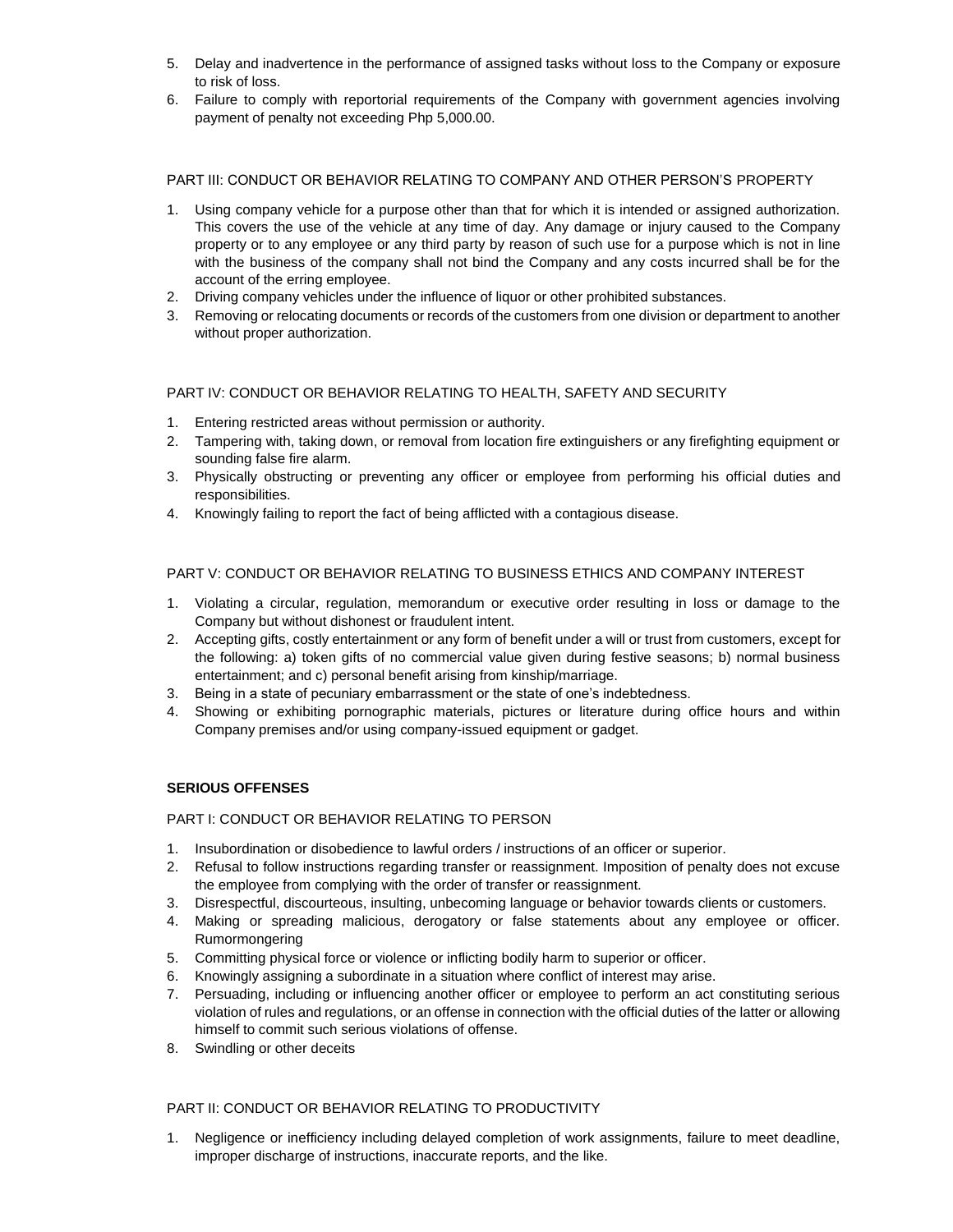- 2. Gross negligence causing damage or loss to the Company.
- 3. Failure or willful disregard in attending required training and other similar or related activities.
- 4. Unreasonably prolonged Absences Without Official Leave (AWOL) or abandonment of work which cause disruption or delay in the company's normal operations or which may result in damages
- 5. Failure to comply with reportorial requirements of the Company with government agencies involving payment of penalty in excess of Php 5,000.00
- 6. Failure to comply with the required control measures in relation to one's scope of duties and responsibilities.
- 7. Gross delay and inadvertence in the performance of assigned tasks with loss to the Company or exposure to risk of loss in an amount in excess of Php 5,000.00.
- 8. Conducting or transacting business or work other than the Company's business during working hours.

## PART III: CONDUCT OR BEHAVIOR RELATING TO COMPANY AND OTHER PERSON'S PROPERTY

- 1. Damage to property willful or negligently.
- 2. Arson and other offenses involving destruction of property of the company.
- 3. Unauthorized, improper, or wasteful use of materials, supplies or equipment of the company.
- 4. Substituting company material or equipment with another of inferior quality or of a lesser value.
- 5. Stealing or attempting to steal company property, misappropriating company property or stealing or attempting to steal from others while inside the company premises or during company authorized functions.
- 6. Retrieving or obtaining records or information from another division, department or branch without proper authorization.
- 7. Tampering of company property and documents for fraudulent purposes.

# PART IV: CONDUCT OR BEHAVIOR RELATING TO HEALTH, SAFETY AND SECURITY

- 1. Unauthorized carrying of firearms and other deadly weapons inside the Company premises.
- 2. Reporting for work under the influence of liquor or drugs.
- 3. Gambling or taking part in any game of chance including solicitation and/or collection of bets within the Company premises.
- 4. Commission of a crime or offense against a co-employee within the Company's premises.
- 5. Inflicting physical injury against another officer or employee.
- 6. Breach of all Computer Security
- 7. Installation of Illegal Software
- 8. Allowing Company's records to be copied by unauthorized persons, including computer vendors.
- 9. Accessing and using record, files and/or programs of the company for purposes other than those approved by Management.

### PART V: CONDUCT OR BEHAVIOR RELATING TO BUSINESS ETHICS AND COMPANY INTEREST

- 1. Practice of profession or engagement in business or other personal endeavors without prior disclosure and/or approval.
- 2. Soliciting or receiving fees, commissions, or kickbacks from clients, suppliers, collectors, etc. in consideration of patronizing their products/services or for services rendered in connection with any BPI/MS transaction.
- 3. Revelation of confidential matters, data or other information relative to company transactions or communications or secrets of trade.
- 4. Making misrepresentations or falsifying data when applying for employment, when such information misrepresented is considered material to the acceptance of the employee.
- 5. Divulging valuable information of a confidential character to unauthorized persons or releasing such information in advance of its release date.
- 6. Making or spreading malicious, derogatory or false statements regarding the good name of the Company or its services/operations.
- 7. Using information obtained in the course of employment for financial gain.
- 8. Using the Company's uniform under scandalous circumstances or as a means of deception.
- 9. Causing the publication of any news which endangers or causes damage to the interest, credit, goodwill or business reputation of the Company.
- 10. Sharing of IDs and passwords which cause or prejudice to the Company.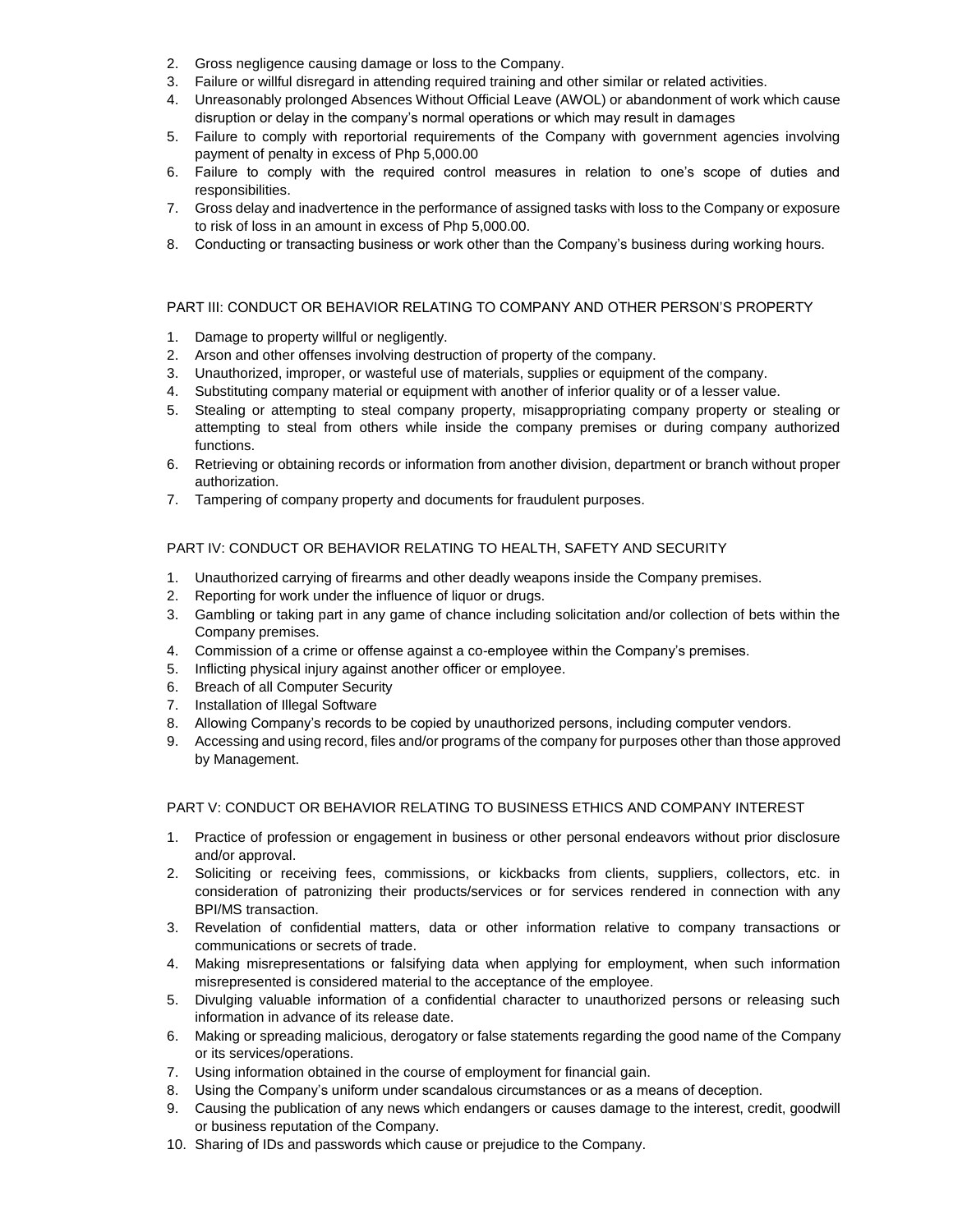- 11. Concealing reporting anomalous or irregular transactions and/or other irregularities to the proper Company authorities.
- 12. Using the Company's name or facilities for personal advantage in political, investment or retail purchasing transaction or in similar types of activities.
- 13. Using Company's name or facilities for personal gain, to borrow money from customers or prospective customers, or to obtain preferential treatment.
- 14. Embezzlement or misappropriation of Company's funds and/or property in whole or in part including those held in trust or absconding with the same, or causing their loss either thru fault or negligence or both.
- 15. Removing, destroying, concealing evidence or losing documents or papers for an officer's or employee's personal benefit or advantage, or to the disadvantage of the Company or as a means to commit a wrong, conceal its detection and discovery.
- 16. Using records, computer files or programs of the Company on purposes not approved by management.
- 17. Processing an account for a customer whom the employee knows to be involved in illegal activities.
- 18. Entering in behalf of the Company into any contract or transaction manifestly and grossly disadvantageous to the Company whether or not the officer or employee profited or will profit thereby.
- 19. Willful non-observance of standard operating procedures in the handling of any transaction or work assignment for purposes of personal gain, profit, or advantage of another person.
- 20. Acts of immorality, e.g carrying of Illicit relationship, engaging in indecent behavior or other analogous acts.
- 21. Favoring suppliers, clients, media or other entities which have official transaction with the Company for consideration in the form of kickbacks or personal rebates,
- 22. Performing work for a competitor whether or not it resulted in prejudice to the Company.
- 23. Accepting allowable gifts or business entertainment, which unduly places the officer/ employee in a compromising position.
- 24. Soliciting corporate directorship or serving as a director in another corporation without securing prior approval of Management.
- 25. Using of position to obtain preferential treatment.
- 26. Commission of a crime involving dishonesty or breach of trust such as but not limited to estafa, embezzlement, extortion, forgery, malversation, swindling, theft, robbery, falsification, bribery, violation of B.P Blg 22., violation of Anti-Graft and Practices Act and violation of banking and insurance laws, rules and regulations or those sentenced to serve imprisonment or any crimes involving moral turpitude (e.g., murder, homicide, physical injuries, kidnapping, arson, damage to property, etc.) whether or not committed within Company premises.
- 27. Conviction of trial court of any crime involving moral turpitude or any crime that nature of which renders the employee unfit for the position he holds.
- 28. Fraudulently recording one's attendance at work or conniving with someone to cause such fraudulent recording. Employees are strictly forbidden to punch in timecards or log attendance other than their own.
- 29. Discourteous and slanderous behavior.
- 30. Making immoral or indecent advances to a subordinate, or a party interested in matters pending decision by the Company.
- 31. Offenses against decency, purity, rectitude, good morals or good customs under scandalous circumstances.
- 32. Gambling prohibited by Law
- 33. Using prohibited / regulated drugs.
- 34. Refusing to testify in any case or to be utilized as witness for the Company without justifiable reason or refusal to extend cooperation in the administration of justice upon demand of competent authority or comply with lawful court orders processes if such failure shall result in loss or damage to the Company.
- 35. Sexual Harassment as defined under Republic Act 7877.
- 36. Acquiring a business interest or participating in any business activity, which effectively impairs or prejudices the work performance of an officer/ employee with the Company.
- 37. Counterfeiting or imitating any handwriting or signature on Company documents/negotiable instruments.
- 38. Falsification of employee records, traveling expenses, statement, medical and hospitalization and such other bills or claims against the Company.
- 39. Unauthorized employment or embarking on other business activities in another establishment or firm without prior approval of the President or other designated official (moonlighting).
- 40. Borrowing or exacting money or other property from persons with whom he has official business relation.
- 41. Deliberately restricting work outputs or engaging in illegal work shutdown, stoppage or boycott.
- 42. Fraud or willful breach by the employee of the trust reposed to him by the Company.
- 43. Kiting of checks whether directly or indirectly or allowing or consenting to kiting checks with or without actual loss to the Company.
- 44. Concealing of failing to report attempts to use the Company for illegal purposes, such as money laundering.